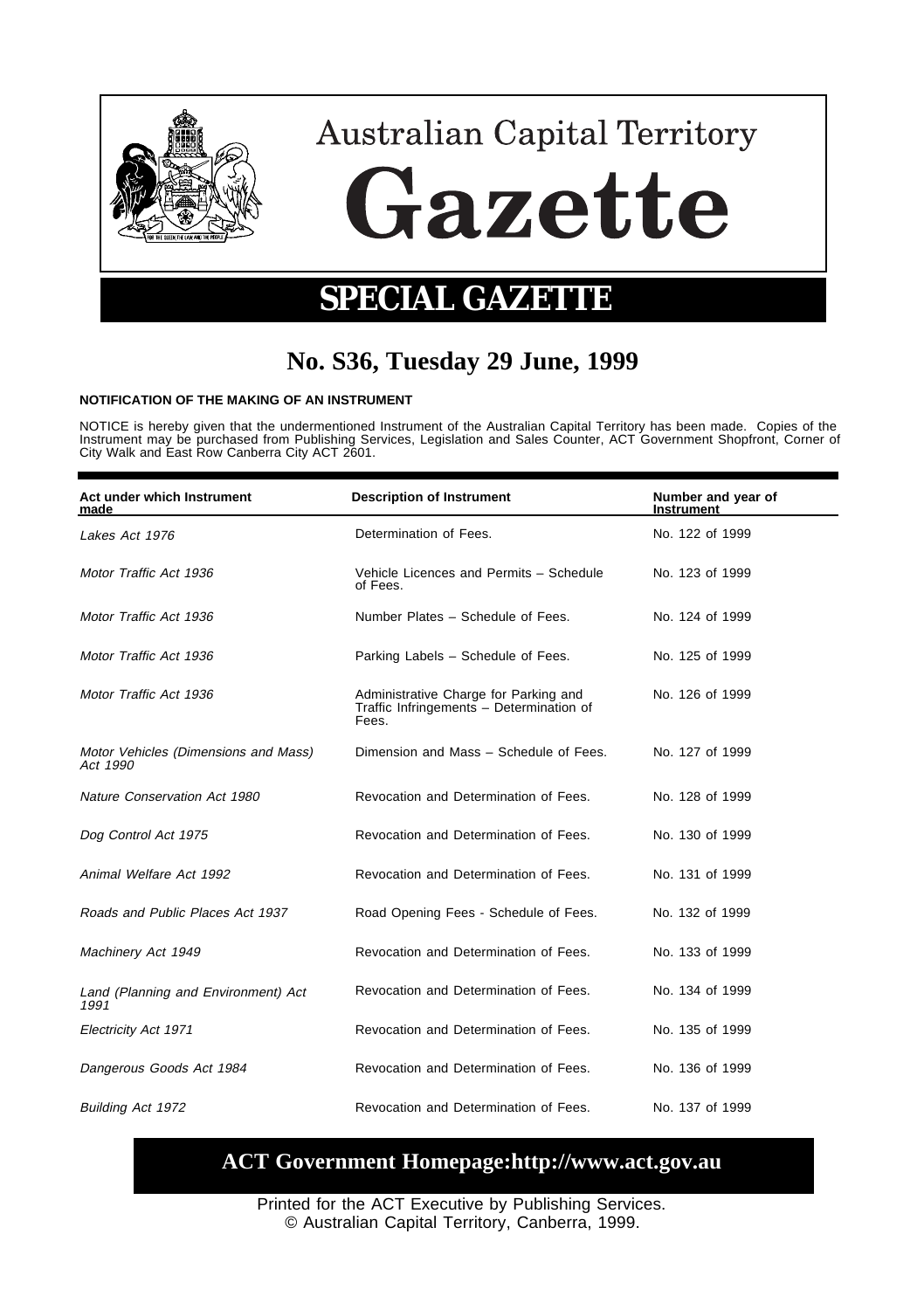# **NOTIFICATION OF THE MAKING OF AN INSTRUMENT**

NOTICE is hereby given that the undermentioned Instrument of the Australian Capital Territory has been made. Copies of the Instrument may be purchased from Publishing Services, Legislation and Sales Counter, ACT Government Shopfront, Corner of City Walk and East Row Canberra City ACT 2601.

| Act under which<br>Instrument made                  | <b>Description of Instrument</b>         | Number and year of<br><b>Instrument</b> |
|-----------------------------------------------------|------------------------------------------|-----------------------------------------|
| Architects Act 1959                                 | Revocation and Determination<br>of Fees. | No. 138 of 1999                         |
| Unit Titles Act 1970                                | Revocation and Determination<br>of Fees. | No. 139 of 1999                         |
| Scaffolding and Lifts Act<br>1957                   | Revocation and Determination<br>of Fees. | No. 141 of 1999                         |
| Plumbers, Drainers and<br>Gasfitters Board Act 1982 | Revocation and Determination<br>of Fees. | No. 142 of 1999                         |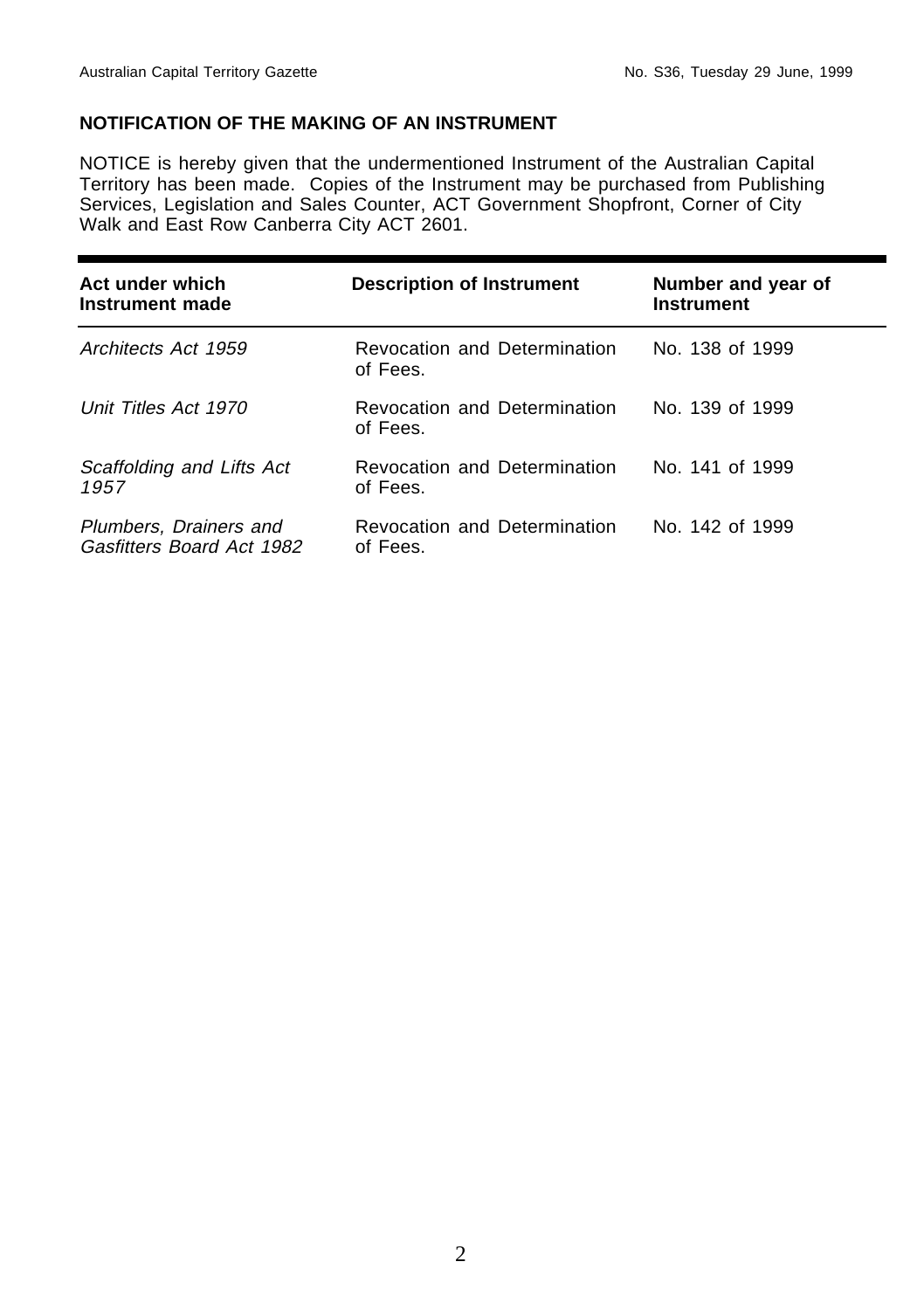

## **AUSTRALIAN CAPITAL TERRITORY**

## **ADMINISTRATIVELY CHARGED FEES**

#### **ENVIRONMENT ACT**

#### **THIS IS PAGE 1 OF THE SCHEDULE FOR ADMINISTRATIVELY CHARGED FEES FOR ENVIRONMENT ACT FOR THE YEAR COMMENCING 1 JULY 1999**

| Column 1                                         | Column <sub>2</sub> |
|--------------------------------------------------|---------------------|
| Cotter Campground fees per site (2 people)       | 10.00               |
| - each additional person per site                | 2.00                |
| - solo camper                                    | 5.00                |
| Modern – for two people                          |                     |
| Cotter, Woods Reserve, Gudgenby/Old Boboyan Road | 10.00               |
| - each additional person                         | 2.00                |
| - solo camper                                    | 5.00                |
| Semi-modern - for two people                     |                     |
| Orroral Valley and Honeysuckle                   | 6.00                |
| - each additional person                         | 2.00                |
| - solo camper                                    | 3.00                |
| Semi – Primitive – for two people                |                     |
| Mt Clear                                         | 5.00                |
| - each additional person                         | 2.00                |
| - solo camper                                    | 2.50                |
| Community Groups - all areas                     |                     |
| - per person                                     | 2.00                |
| <b>Tidbinbilla Entry Fees</b>                    |                     |
| - annual pass                                    |                     |
| - private vehicle (up to 8 seats)                | 10.00               |
| - private vehicle (concession)                   | 7.00                |
| - motorcycles, bicycles and pedestrians          | 5.00                |
| - day pass                                       |                     |
| - vehicles (up to 8 seats)                       | 8.00                |
|                                                  |                     |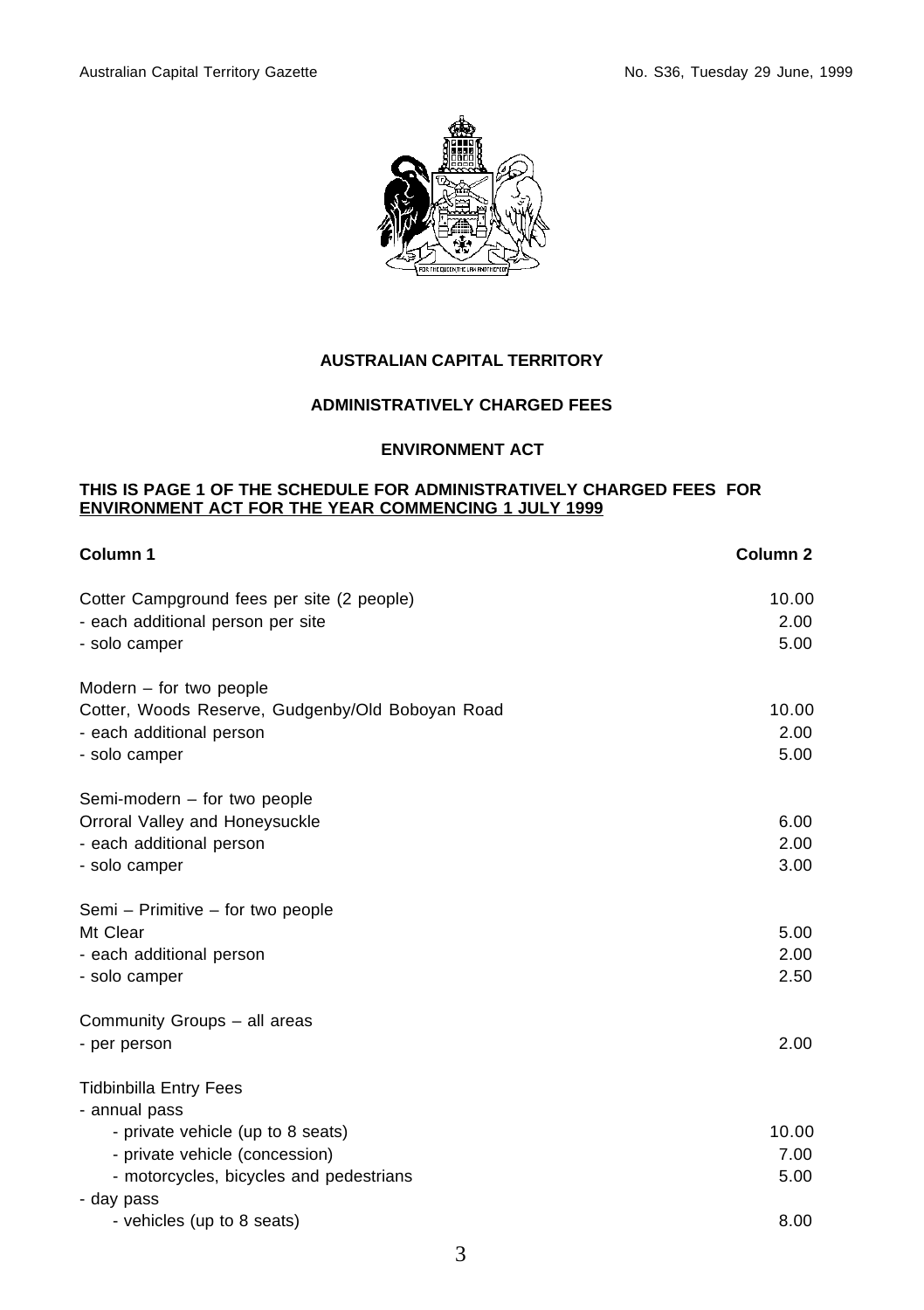| - vehicles (concession)                              | 5.00 |
|------------------------------------------------------|------|
| - motorcycles, bicycles and pedestrians              | 3.00 |
| - group entry (coaches)                              | 2.00 |
| - group entry student (educational) groups (coaches) | 1.00 |

# **THIS IS PAGE 2 OF THE SCHEDULE FOR ADMINISTRATIVELY CHARGED FEES FOR ENVIRONMENT ACT FOR THE YEAR COMMENCING 1 JULY 1999**

| Column 1                                                                                                               | Column <sub>2</sub> |
|------------------------------------------------------------------------------------------------------------------------|---------------------|
| Hire of Cuppacumbalong Shearers<br>Quarters                                                                            |                     |
| - per person per night                                                                                                 | 2.00                |
| - minimum charge                                                                                                       | 10.00               |
| - key and cleaning deposit                                                                                             | 53.00               |
| Hire of Yarralumla Woolshed                                                                                            |                     |
| - community use per day                                                                                                | 133.00              |
| - commercial user per day                                                                                              | 205.00              |
| - refundable cleaning deposit for schools\colleges                                                                     | 256.00              |
| - refundable cleaning deposit for general hire                                                                         | 41.00               |
| Agistment                                                                                                              |                     |
| - dry sheep per head per week                                                                                          | 0.11                |
| - cattle per head per week                                                                                             | 1.10                |
| Canberra Nature Park Vehicle Access                                                                                    |                     |
| - commercial permit (maximum 3 weeks)                                                                                  | 112.00              |
| - non-commercial permit (maximum 3 weeks)                                                                              | 21.00               |
| - security deposit/key deposit (refunded once key is returned<br>and the accessed area is in a satisfactory condition) |                     |
| - commercial                                                                                                           | 424.00              |
| - non-commercial                                                                                                       | 43.00               |
|                                                                                                                        |                     |
| Ranger Lead Walks                                                                                                      |                     |
| - child                                                                                                                | 2.00                |
| - adult                                                                                                                | 4.00                |
| - family                                                                                                               | 10.00               |
| - spotlight- per person                                                                                                | 10.00               |
|                                                                                                                        |                     |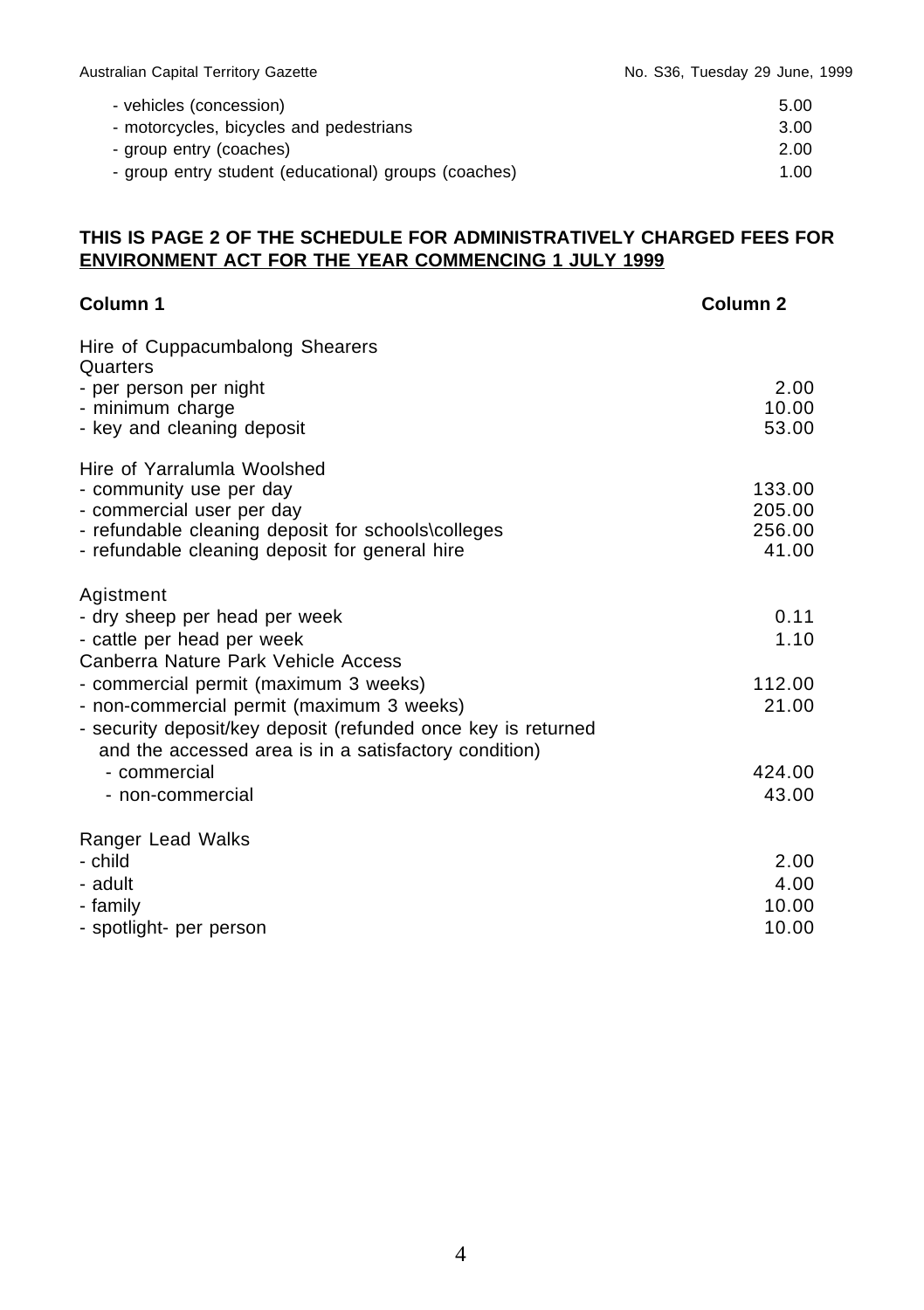

# **AUSTRALIAN CAPITAL TERRITORY**

# **ADMINISTRATIVELY CHARGED FEES**

# **ENVIRONMENT ACT**

The administrative charges proposed in the following schedule are based upon the recovery of costs of the work performed in accordance with the instructions of the Office of Financial Management in their Memo 1998/57. These charges are not levied pursuant to requirements of any legislation and therefore do not require formal determination by the Minister, but are included for information anf approval. These charges are advertised in the ACT Government Gazette.

In the attached schedule previous year's fees are indicated in brackets. The campground fees are in accordance with the Campground Strategy endorsed by the Minister for Urban Services. Other fees have been adjusted in accordance with movements in the Consumer Price Index.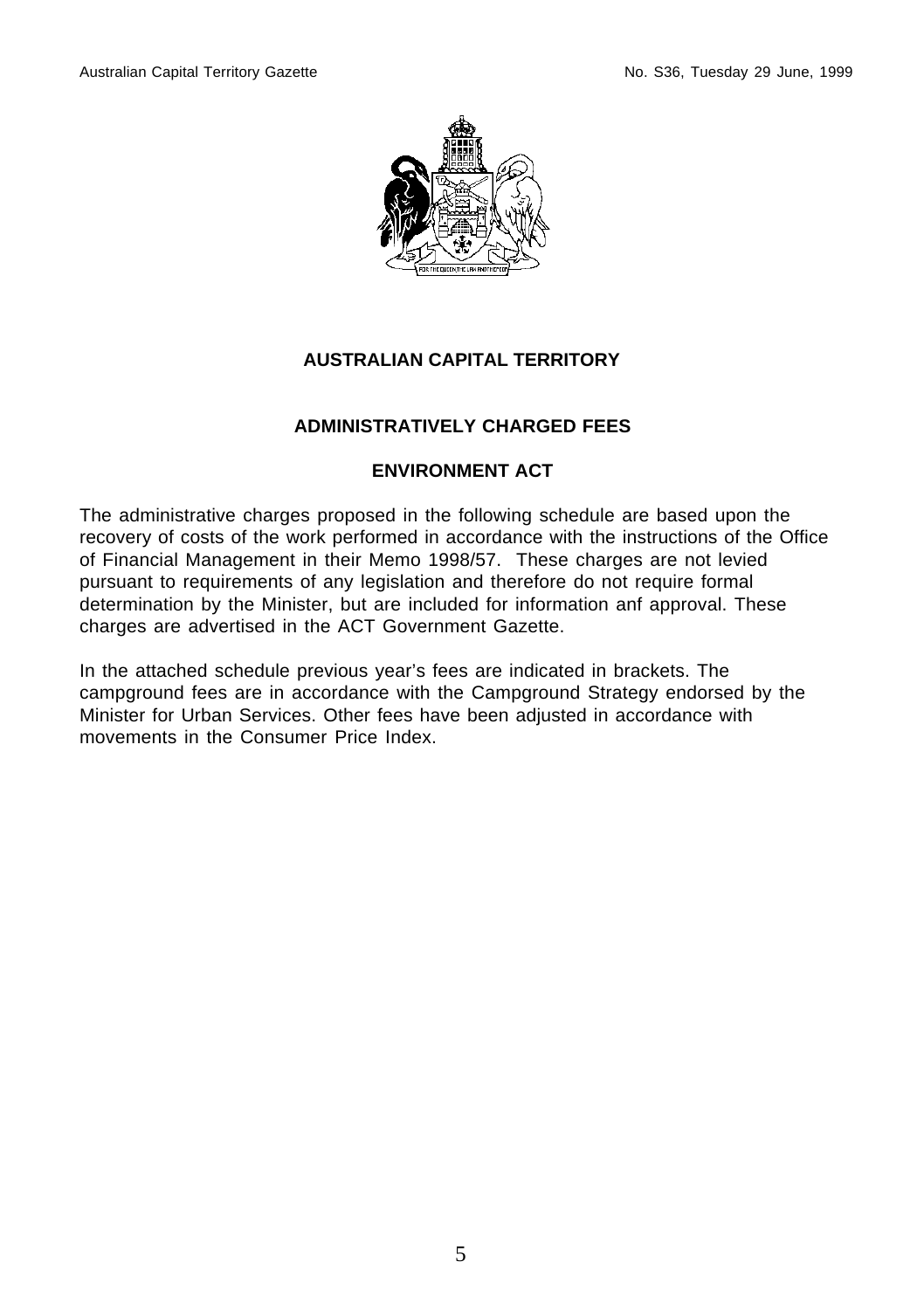## **THIS IS PAGE 1 OF THE SCHEDULE FOR ADMINISTRATIVELY CHARGED FEES FOR ENVIRONMENT ACT FOR THE YEAR COMMENCING 1 JULY 1999**

| <b>Column 1</b>                                                                                                                                                                                                                                                                                                                                                       | Column <sub>2</sub>                                                                                              |
|-----------------------------------------------------------------------------------------------------------------------------------------------------------------------------------------------------------------------------------------------------------------------------------------------------------------------------------------------------------------------|------------------------------------------------------------------------------------------------------------------|
| Cotter Campground fees per site (2 people)<br>- each additional person per site<br>- solo camper                                                                                                                                                                                                                                                                      | 10.00 (10.00)<br>2.00<br>5.00                                                                                    |
| Modern $-$ for two people<br>Cotter, Woods Reserve, Gudgenby/Old Boboyan Road<br>- each additional person<br>- solo camper                                                                                                                                                                                                                                            | 10.00<br>2.00<br>5.00                                                                                            |
| Semi-modern - for two people<br>Orroral Valley and Honesuckle<br>- each additional person<br>- solo camper                                                                                                                                                                                                                                                            | 6.00<br>2.00<br>3.00                                                                                             |
| Semi – Primitive – for two people<br>Mt Clear<br>- each additional person<br>- solo camper                                                                                                                                                                                                                                                                            | 5.00<br>2.00<br>2.50                                                                                             |
| Community Groups - all areas<br>- per person                                                                                                                                                                                                                                                                                                                          | 2.00                                                                                                             |
| <b>Tidbinbilla Entry Fees</b><br>- annual pass<br>- private vehicle (up to 8 seats)<br>- private vehicle (concession)<br>- motorcycles, bicycles and pedestrians<br>- day pass<br>- vehicles (up to 8 seats)<br>- vehicles (concession)<br>- motorcycles, bicycles and pedestrians<br>- group entry (coaches)<br>- group entry student (educational) groups (coaches) | 10.00 (10.00)<br>7.00 (7.00)<br>5.00(5.00)<br>8.00(8.00)<br>5.00(5.00)<br>3.00(3.00)<br>2.00(2.00)<br>1.00(1.00) |
| Hire of Cuppacumbalong Shearers<br>Quarters<br>- per person per night<br>- minimum charge<br>- key and cleaning deposit                                                                                                                                                                                                                                               | 2.00(2.00)<br>10.00 (10.00)<br>53.00 (52.00)                                                                     |
| Hire of Yarralumla Woolshed<br>- community use per day<br>- commercial user per day<br>- refundable cleaning deposit for schools\colleges<br>- refundable cleaning deposit for general hire                                                                                                                                                                           | 133.00 (130.00)<br>205.00 (200.00)<br>256.00 (250.00)<br>41.00 (40.00)                                           |
| Agistment<br>- dry sheep per head per week<br>- cattle per head per week                                                                                                                                                                                                                                                                                              | 0.11(0.11)<br>1.10(1.10)                                                                                         |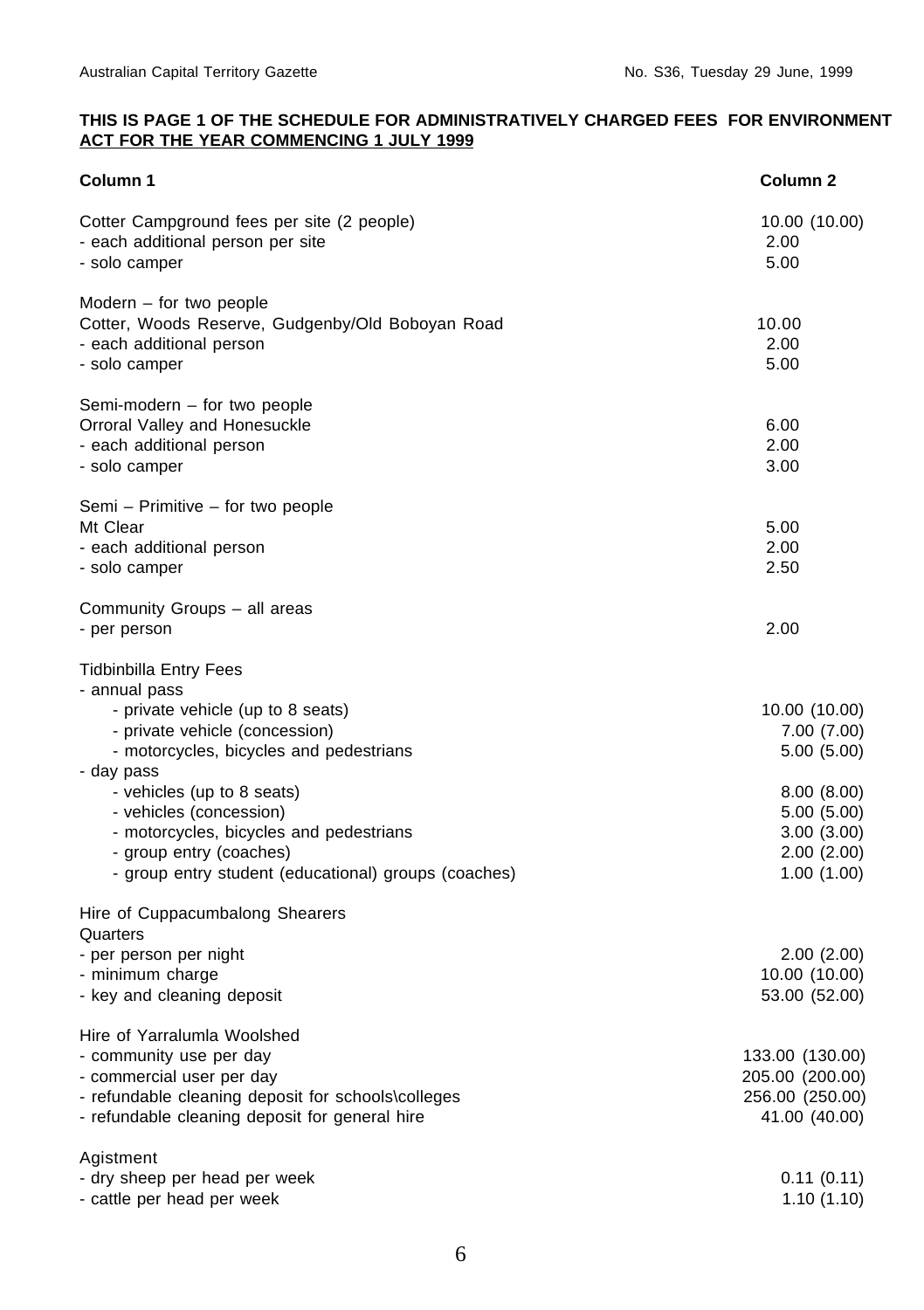## **THIS IS PAGE 2 OF THE SCHEDULE FOR ADMINISTRATIVELY CHARGED FEES FOR ENVIRONMENT ACT FOR THE YEAR COMMENCING 1 JULY 1999**

# **Column 1** Column 2

| Canberra Nature Park Vehicle Access<br>- commercial permit (maximum 3 weeks)<br>- non-commercial permit (maximum 3 weeks)<br>- security deposit/key deposit (refunded once key is returned<br>and the accessed area is in a satisfactory condition) | 112.00 (109.00)<br>21.00 (20.00) |
|-----------------------------------------------------------------------------------------------------------------------------------------------------------------------------------------------------------------------------------------------------|----------------------------------|
| - commercial                                                                                                                                                                                                                                        | 424.00 (414.00)                  |
| - non-commercial                                                                                                                                                                                                                                    | 43.00 (42.00)                    |
| Ranger Lead Walks                                                                                                                                                                                                                                   |                                  |
| - child                                                                                                                                                                                                                                             | 2.00(2.00)                       |
| - adult                                                                                                                                                                                                                                             | 4.00(4.00)                       |
| - family                                                                                                                                                                                                                                            | 10.00 (10.00)                    |
| - spotlight- per person                                                                                                                                                                                                                             | 10.00 (10.00)                    |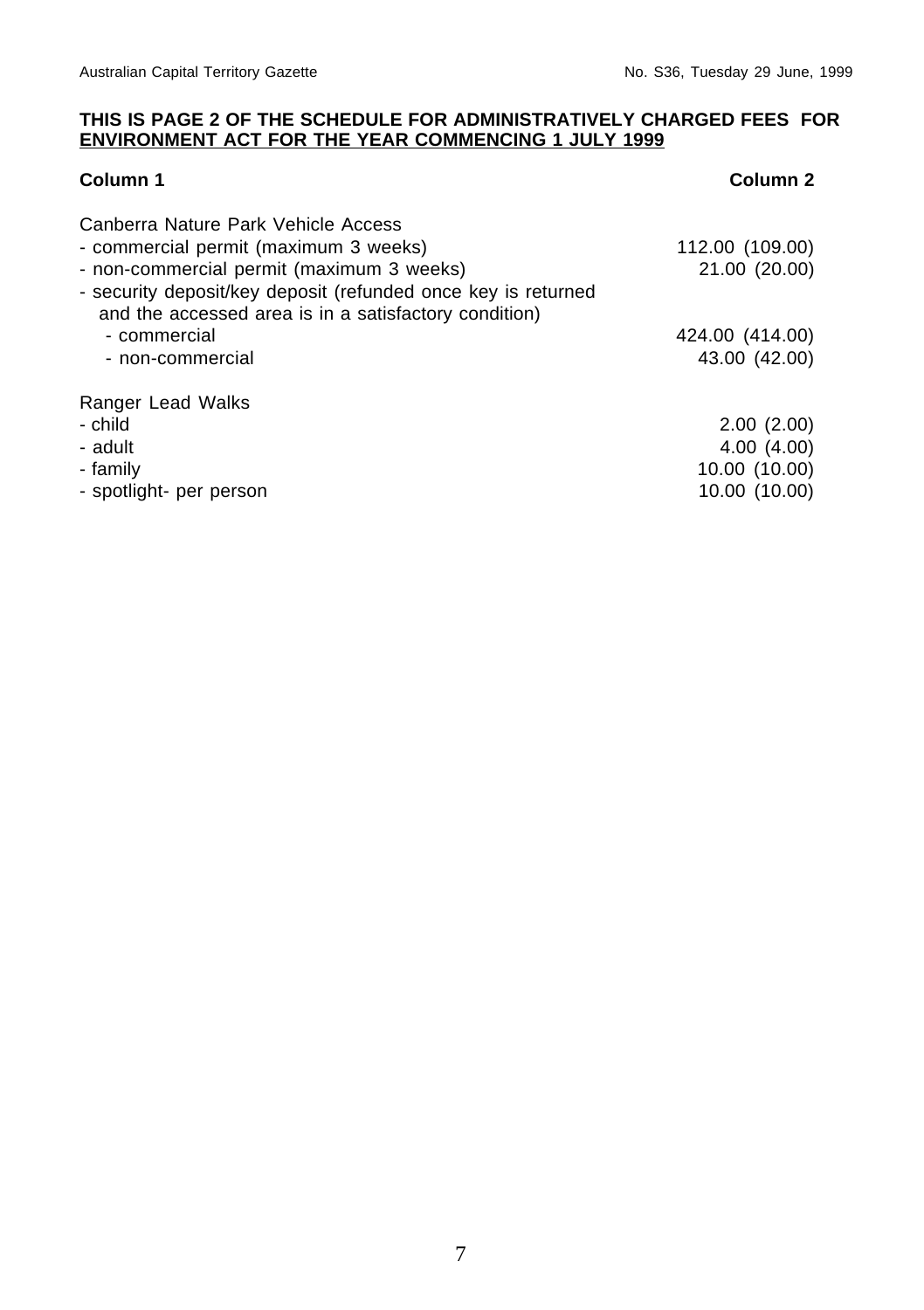

# **AUSTRALIAN CAPITAL TERRITORY**

# **ADMINISTRATIVELY CHARGED FEES**

# **ACT WASTE**

The fees for services provided by **ACT Waste** specified in the schedule hereunder in Column 1 shall be those fees specified in Column 2.

# **SCHEDULE**

| Column 1                                                                                                                                        | Column <sub>2</sub>                                                           |
|-------------------------------------------------------------------------------------------------------------------------------------------------|-------------------------------------------------------------------------------|
| <b>Additional Kerbside Garbage</b><br><b>Collection Services</b>                                                                                | 1999/2000                                                                     |
| Minimum Four Months<br><b>Five Months</b><br>Six Months<br>Seven Months<br>Eight Months<br>Nine Months<br>Ten Months<br>Eleven Months<br>Annual | 18.00<br>23.00<br>27.00<br>32.00<br>37.00<br>41.00<br>46.00<br>50.00<br>55.00 |
| <b>Additional Kerbside Recycling</b><br><b>Collection Services</b>                                                                              |                                                                               |
| Minimum Four Months<br>Five Months<br>Six Months<br>Seven Months                                                                                | 12.00<br>15.00<br>17.00<br>20.00                                              |

# 8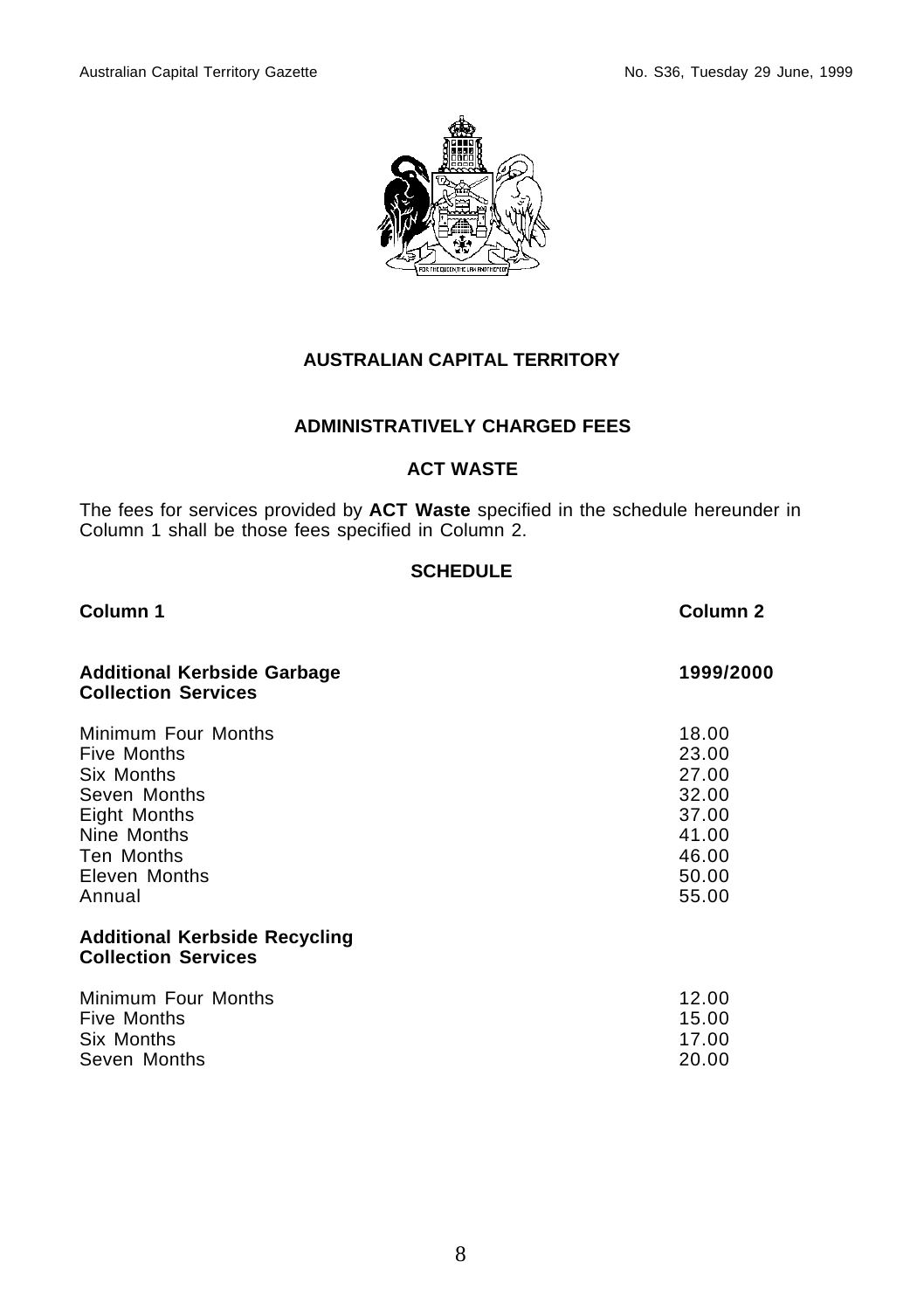| Column 1                                                                                                                                                                                                                                                                                                                              | Column <sub>2</sub>                                                                            |
|---------------------------------------------------------------------------------------------------------------------------------------------------------------------------------------------------------------------------------------------------------------------------------------------------------------------------------------|------------------------------------------------------------------------------------------------|
| <b>Additional Kerbside Recycling</b><br><b>Collection Services (cont.)</b>                                                                                                                                                                                                                                                            | 1999/2000                                                                                      |
| <b>Eight Months</b><br>Nine Months<br>Ten Months<br>Eleven Months<br>Annual                                                                                                                                                                                                                                                           | 23.00<br>26.00<br>29.00<br>32.00<br>35.00                                                      |
| <b>Public Weighbridge Fees</b>                                                                                                                                                                                                                                                                                                        |                                                                                                |
| <b>Tare Weight Tickets for Registration</b>                                                                                                                                                                                                                                                                                           |                                                                                                |
| - Trade<br>- Cars, Boats, Caravans,<br><b>Box and Boat Trailers</b><br>- B-Double Trucks                                                                                                                                                                                                                                              | 9.00<br>15.00<br>14.00                                                                         |
| <b>Nett Weight Tickets</b>                                                                                                                                                                                                                                                                                                            |                                                                                                |
| - 60 tonnes to 99.99 tonnes<br>- 50 tonnes to 59.99 tonnes<br>- 40 tonnes to 49.99 tonnes<br>- 30 tonnes to 39.99 tonnes<br>- 25 tonnes to 29.99 tonnes<br>- 20 tonnes to 24.99 tonnes<br>- 15 tonnes to 19.99 tonnes<br>- 10 tonnes to 14.99 tonnes<br>5 tonnes to 9.99 tonnes<br>2 tonnes to 4.99 tonnes<br>0 tonnes to 1.99 tonnes | 61.00<br>51.00<br>44.00<br>34.00<br>27.00<br>25.00<br>23.00<br>19.00<br>16.00<br>11.00<br>9.00 |
| <b>Axle Weighing Ticket</b><br>- Axle weighing Ticket<br>- Axle weighing ticket - heavy<br>machines, cranes, overwidth vehicles<br>- Axle weighing Ticket - B-Double                                                                                                                                                                  | 13.00<br>30.00<br>18.00                                                                        |
| <b>Gross Weight Ticket</b><br>- 0-9.99 tonnes<br>- 10-19.99 tonnes<br>$-$ > 20 tonnes                                                                                                                                                                                                                                                 | 9.00<br>16.00<br>24.00                                                                         |
| <b>Miscellaneous Weighbridge Ticket</b><br>- Extra copies of ticket, per ticket<br>- Dogs, Horses etc                                                                                                                                                                                                                                 | 2.00<br>5.00                                                                                   |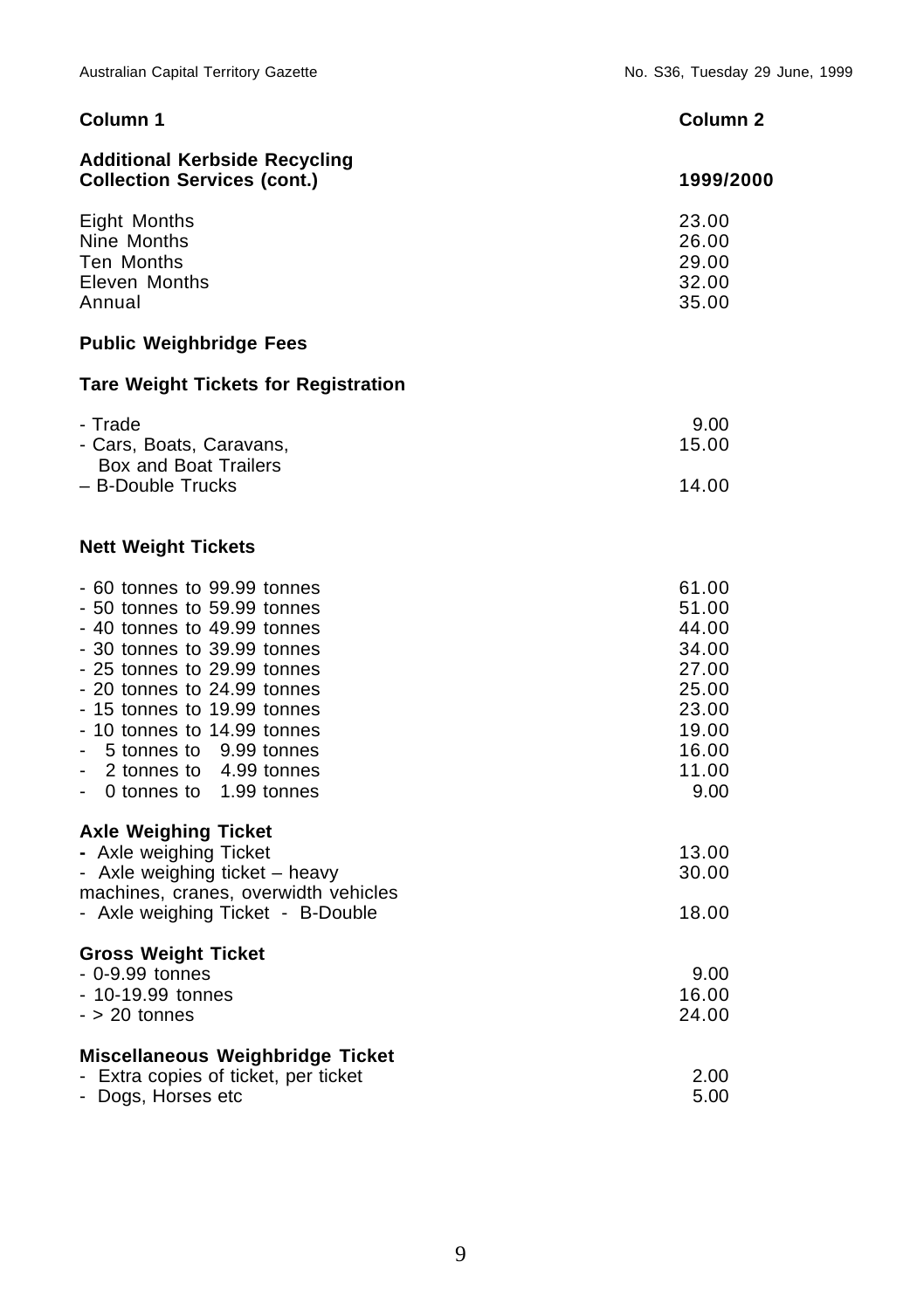## **ACT WASTE**

## **EXPLANATORY STATEMENT**

The administrative charges proposed in the following schedule are based upon recovery of the costs of the work performed in accordance with the instructions of the Office of Financial Management in their Memo 1998/57. These charges are not levied pursuant to requirements of any legislation and therefore do not require formal determination by the Minister, but are included for information and approval. These charges are advertised in the ACT Government Gazette.

The provision of additional kerbside and garbage recycling services for larger or multiple households located on single residential blocks was approved by the then Minister for Urban Services in September 1994.

Currently additional kerbside recycling services are provided to 120 households while kerbside garbage collection services are provided to 232 households. The fees have remained unchanged since the introduction of the wheeled bin service in December 1994.

The Public Weighbridge fees have been revised to remain consistent with the Public Weighbridge Owners Association of Australia. The Association is a national body which recommends Public Weighbridge fees to members to provide consistent industry pricing.

| <b>Additional Kerbside Garbage</b><br><b>Collection Services</b>   | 1998/99 | 1999/2000 |
|--------------------------------------------------------------------|---------|-----------|
| Minimum Four Months                                                | 18.00   | 18.00     |
| Five Months                                                        | 23.00   | 23.00     |
| Six Months                                                         | 27.00   | 27.00     |
| Seven Months                                                       | 32.00   | 32.00     |
| Eight Months                                                       | 37.00   | 37.00     |
| Nine Months                                                        | 41.00   | 41.00     |
| Ten Months                                                         | 46.00   | 46.00     |
| Eleven Months                                                      | 50.00   | 50.00     |
| Annual                                                             | 55.00   | 55.00     |
| <b>Additional Kerbside Recycling</b><br><b>Collection Services</b> |         |           |
| Minimum Four Months                                                | 12.00   | 12.00     |
| <b>Five Months</b>                                                 | 15.00   | 15.00     |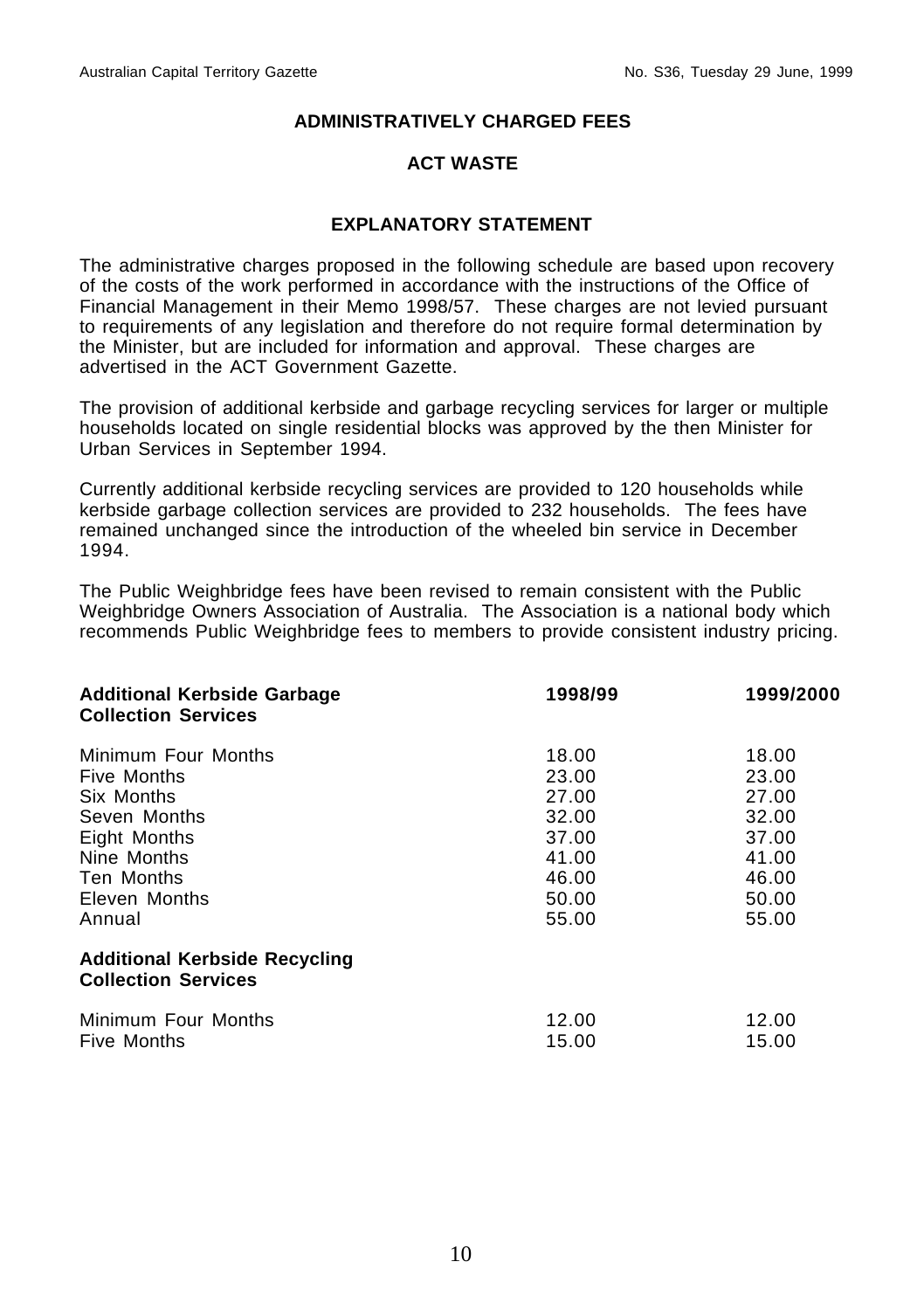| <b>Additional Kerbside Recycling</b><br><b>Collection Services (cont.)</b>                                                                                                                                                                                                                                                                                          | 1998/99                                                                                    | 1999/2000                                                                                      |
|---------------------------------------------------------------------------------------------------------------------------------------------------------------------------------------------------------------------------------------------------------------------------------------------------------------------------------------------------------------------|--------------------------------------------------------------------------------------------|------------------------------------------------------------------------------------------------|
| Six Months<br>Seven Months<br>Eight Months<br>Nine Months<br>Ten Months<br>Eleven Months<br>Annual                                                                                                                                                                                                                                                                  | 17.00<br>20.00<br>23.00<br>26.00<br>29.00<br>32.00<br>35.00                                | 17.00<br>20.00<br>23.00<br>26.00<br>29.00<br>32.00<br>35.00                                    |
| <b>Public Weighbridge Fees</b>                                                                                                                                                                                                                                                                                                                                      |                                                                                            |                                                                                                |
| <b>Tare Weight Tickets for Registration</b><br>- B-Doubles<br>- Cars, Boats, Caravans,<br><b>Box and Boat Trailers</b><br>- Trade                                                                                                                                                                                                                                   | 13.00<br>13.00<br>0.00                                                                     | 14.00<br>15.00<br>9.00                                                                         |
| <b>Nett Weight Tickets</b><br>- 60 tonnes to 99.99 tonnes<br>- 50 tonnes to 59.99 tonnes<br>- 40 tonnes to 49.99 tonnes<br>- 30 tonnes to 39.99 tonnes<br>- 25 tonnes to 29.99 tonnes<br>- 20 tonnes to 24.99 tonnes<br>- 15 tonnes to 19.99 tonnes<br>- 10 tonnes to 14.99 tonnes<br>5 tonnes to 9.99 tonnes<br>2 tonnes to 4.99 tonnes<br>0 tonnes to 1.99 tonnes | 0.00<br>0.00<br>0.00<br>30.00<br>26.00<br>24.00<br>22.00<br>16.00<br>15.00<br>0.00<br>0.00 | 61.00<br>51.00<br>44.00<br>34.00<br>27.00<br>25.00<br>23.00<br>19.00<br>16.00<br>11.00<br>9.00 |
| <b>Axle Weighing Ticket</b><br>- Axle weighing Ticket<br>- B-Doubles<br>- Axle weighing ticket - heavy<br>machines, cranes, overwidth vehicles                                                                                                                                                                                                                      | 12.00<br>0.00<br>30.00                                                                     | 13.00<br>18.00<br>30.00                                                                        |
| <b>Gross Weight Ticket</b><br>$-0-9.99$ tonnes<br>- 10-19.99 tonnes<br>$-$ > 20 tonnes                                                                                                                                                                                                                                                                              | 9.00<br>16.00<br>23.00                                                                     | 9.00<br>16.00<br>24.00                                                                         |
| <b>Miscellaneous Weighbridge Ticket</b><br>Extra copies of ticket, per ticket<br>Dogs, Horses etc                                                                                                                                                                                                                                                                   | 2.00<br>5.00                                                                               | 2.00<br>5.00                                                                                   |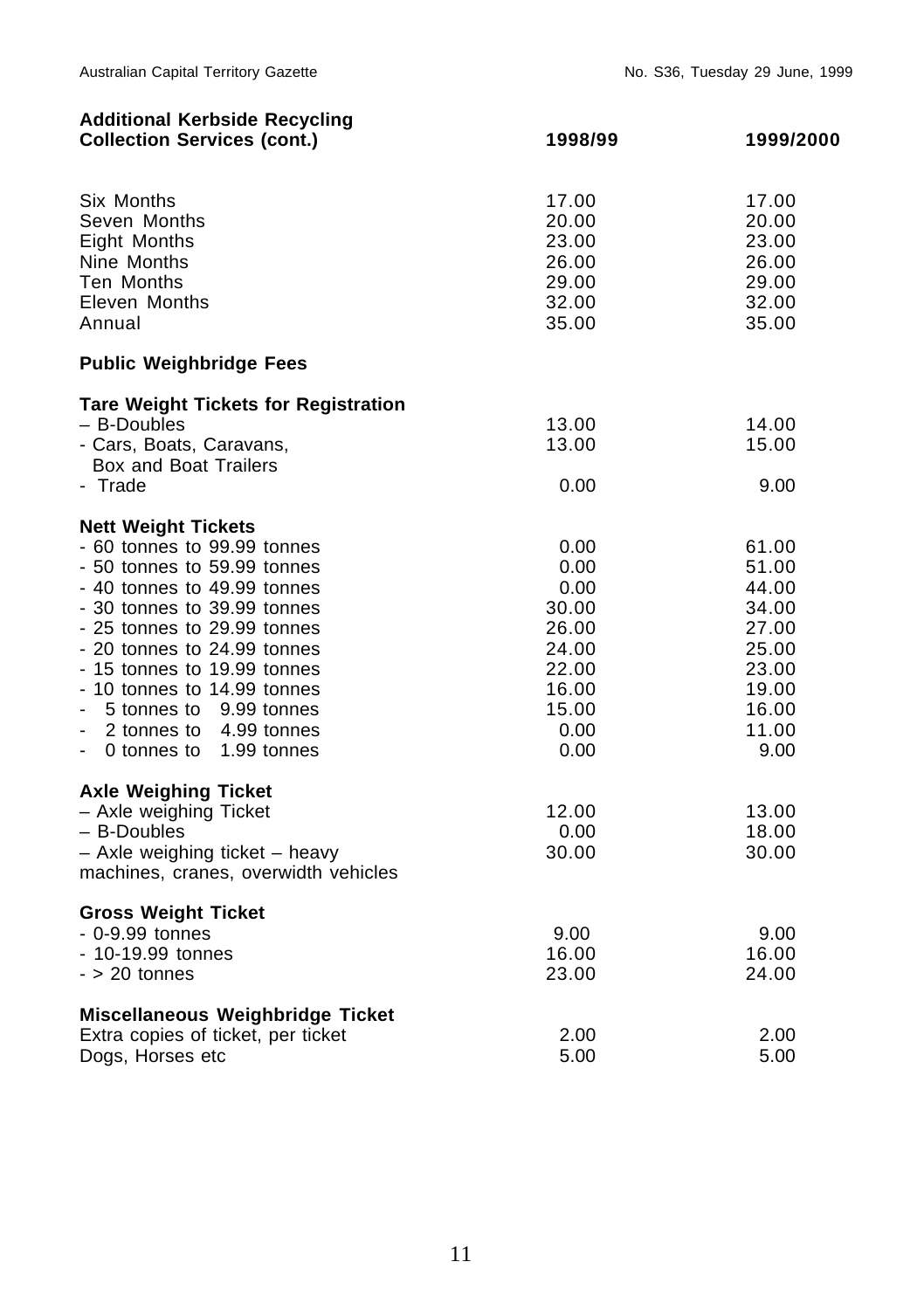

The fees for services provided by the **ACT Library Service** specified in the Schedule hereunder in Column 1 shall be those prices specified in column 2 opposite in relation to that service.

| Column 1                                                                                                                                                                                                                                                                                  | Column 2<br>S                        |
|-------------------------------------------------------------------------------------------------------------------------------------------------------------------------------------------------------------------------------------------------------------------------------------------|--------------------------------------|
| Replacement of membership card                                                                                                                                                                                                                                                            | 1.00                                 |
| Lost books original purchase price plus \$5.00 processing fee                                                                                                                                                                                                                             | 5.00                                 |
| <b>Book Fines</b><br>per day (with a 4 day grace period) excluding seniors,<br>houseound and pensioner members<br>maximum per book<br>$\bullet$                                                                                                                                           | 0.20<br>5.20                         |
| Photocopy<br>Black and white A4<br>Black and white A3<br>$\bullet$<br>Computer output printing per page<br>$\bullet$                                                                                                                                                                      | 0.20<br>0.40<br>0.10                 |
| Word Processing - Equipment Use<br>Hourly fee (printing at standard printing cost)                                                                                                                                                                                                        | 3.00                                 |
| Inter-library loans<br>Notification fee per inter library loan requested<br>(plus costs imposed by the transferring library)<br>Fee per reservation requested<br>$\bullet$                                                                                                                | 0.60<br>0.60                         |
| Document Centre<br><b>Binding charges</b><br>Facsimile use (first page sent within Australia)<br>$\bullet$<br>Facsimile use (additional pages sent within Australia per page)<br>$\bullet$<br>Digital Camera hire - per hour<br>$\bullet$<br>Digital Camera hire - per computer disc<br>٠ | 3.00<br>3.00<br>1.00<br>5.00<br>1.00 |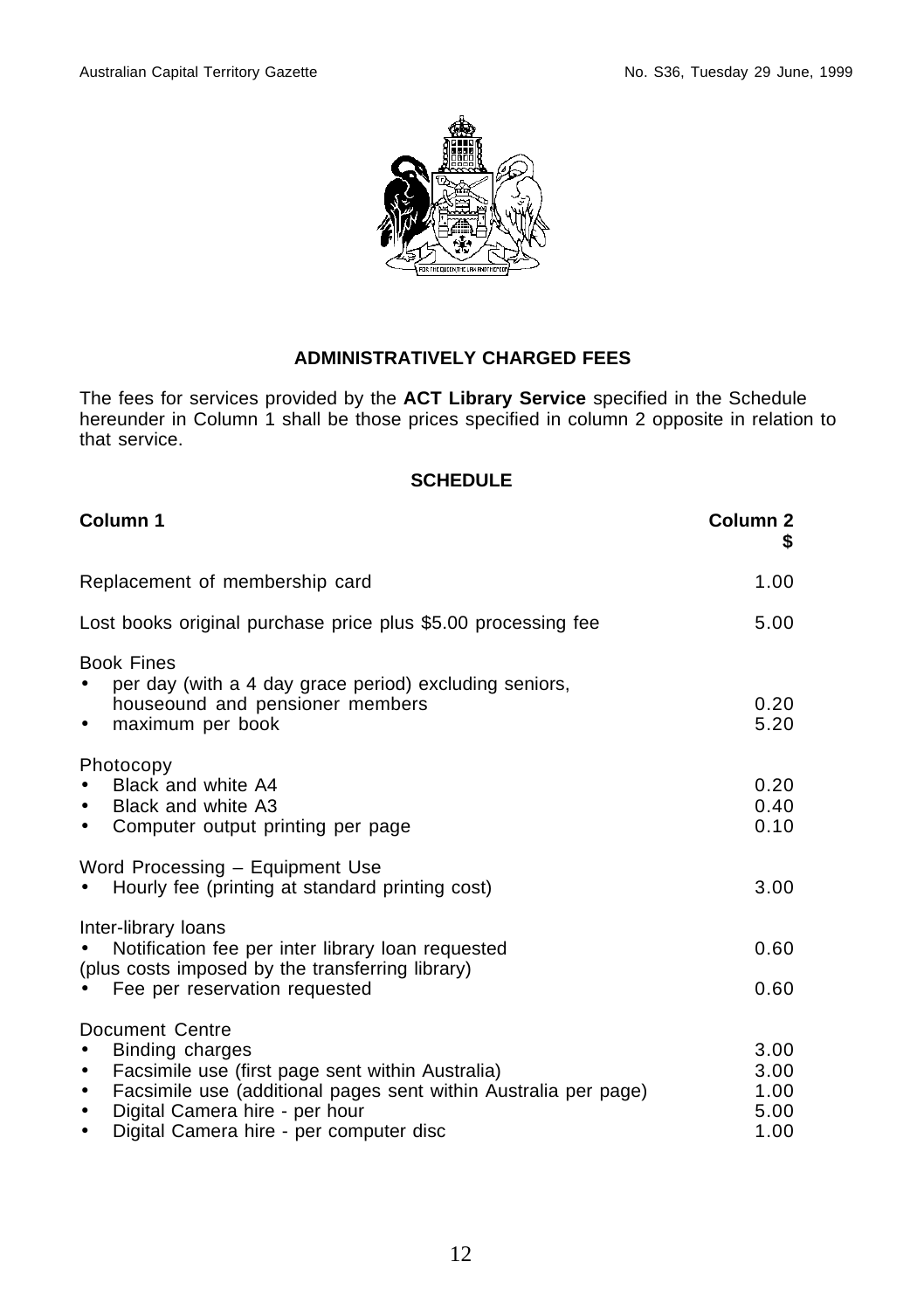# **ACT Library Service (cont.)**

| Hire of Community Rooms                                                       |        |
|-------------------------------------------------------------------------------|--------|
| After hours (per hour - if callout required)<br>$\bullet$                     | 27.50  |
| Clean up penalty<br>$\bullet$                                                 | 52.00  |
| Hourly rate - 2 hour minimum booking<br>$\bullet$                             |        |
| :community (under 50 sqm)                                                     | 7.00   |
| :commercial (under 50 sqm)                                                    | 14.00  |
| :community (over 50 sqm)                                                      | 10.00  |
| :commercial (over 50 sqm)                                                     | 20.00  |
| Internet Training                                                             |        |
| Internet Basics - cost per course (1 hour)<br>$\bullet$                       | 30.00  |
| Introduction to the Internet - cost per course (2.5 hours)<br>$\bullet$       | 79.00  |
| Searching the Internet Effectively - cost per course (2.5 hours)<br>$\bullet$ | 79.00  |
| Searching the Internet Effectively - cost per course (4 hours)<br>$\bullet$   | 125.00 |
| Using Electronic Mail Effectively - cost per course (2.5 hours)<br>$\bullet$  | 79.00  |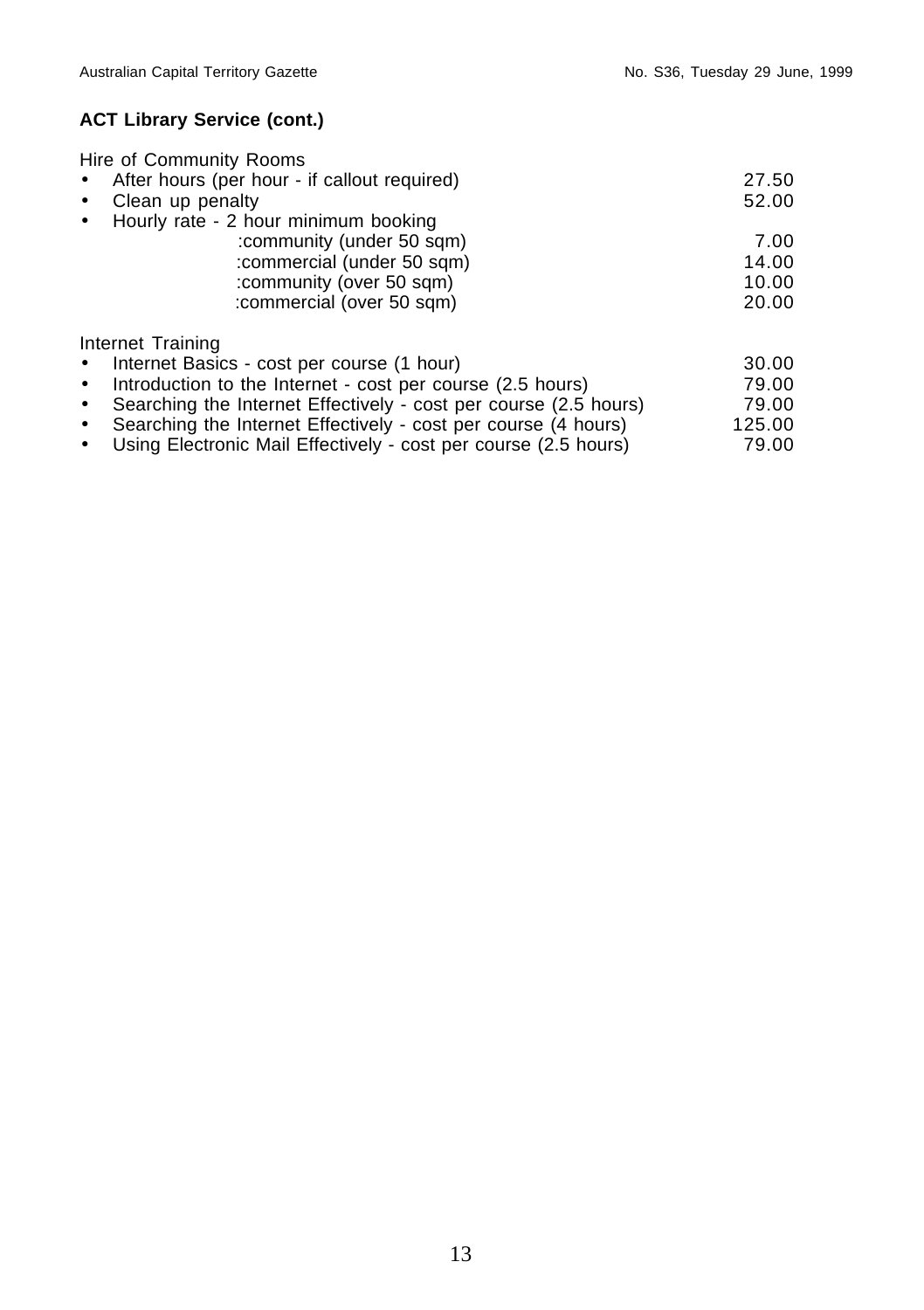

The fees for services provided by the **ACT Heritage Library Service** specified in the Schedule hereunder in Column 1 shall be those prices specified in column 2 opposite in relation to that service.

| Column 1                                                | Column 2 |
|---------------------------------------------------------|----------|
| Photocopying<br>• Cost per A4 black and white photocopy | 0.20     |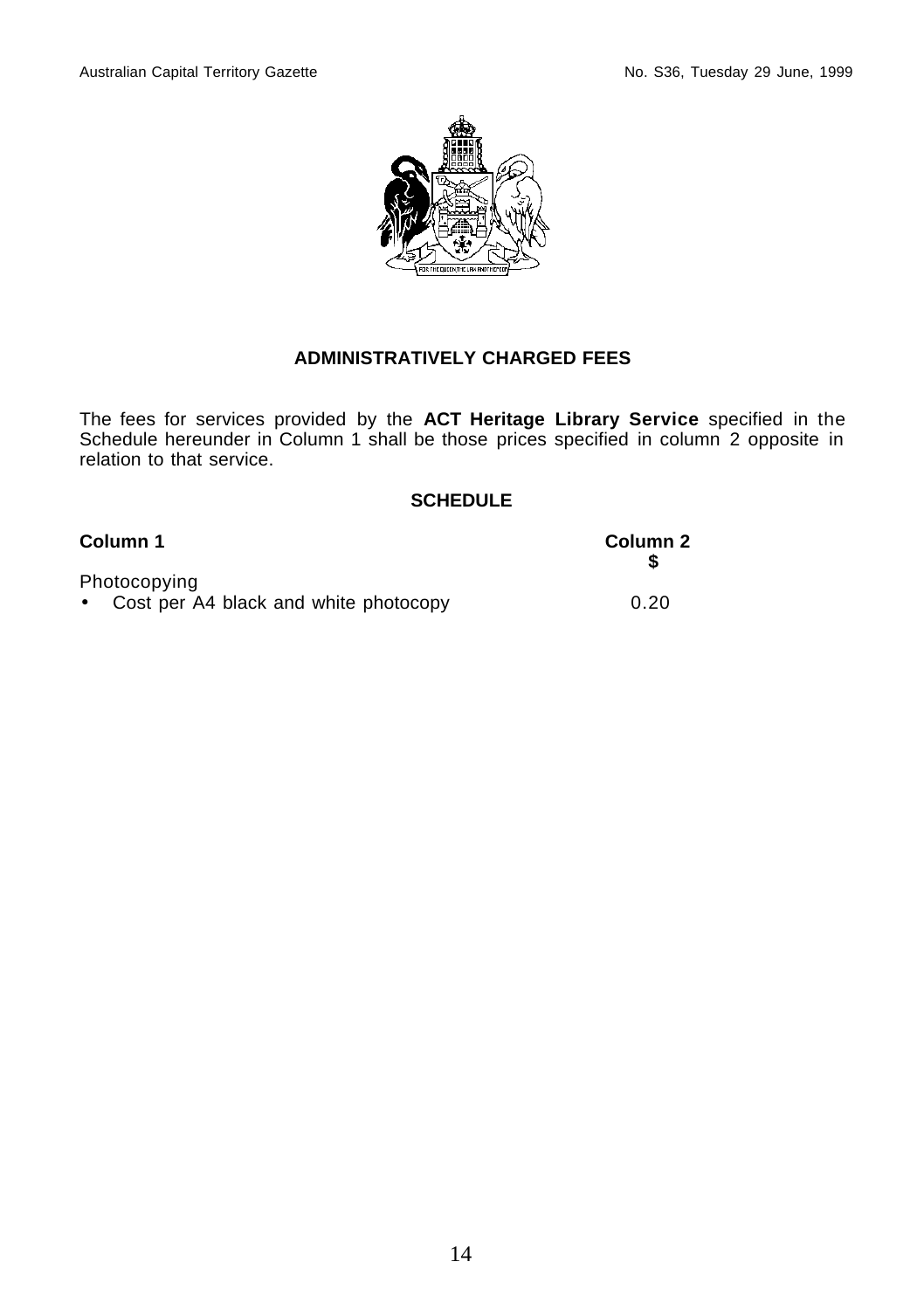

The fees for **Publications** specified in the Schedule hereunder in Column 1 shall be those prices specified in column 2 opposite in relation to that service.

| Column 1                                                                                                                                                                                                                                                                                                                                                                                       | Column <sub>2</sub><br>\$                                                |
|------------------------------------------------------------------------------------------------------------------------------------------------------------------------------------------------------------------------------------------------------------------------------------------------------------------------------------------------------------------------------------------------|--------------------------------------------------------------------------|
| <b>Weekly Gazette</b><br>Non-Government Notices - Advertising rate per word                                                                                                                                                                                                                                                                                                                    | 1.00                                                                     |
| Non-Government Notices - Minimum Advertising rate<br>$\bullet$<br>General Advertising - Full Page<br>$\bullet$<br>General Advertising - half Page<br>$\bullet$                                                                                                                                                                                                                                 | 100.00<br>175.00<br>90.00                                                |
| Sale - individual copies<br>$\bullet$<br>Government Notices - Job vacancy notice - rate per col cm<br>$\bullet$<br>Government Notices - Other - rate per col cm<br>$\bullet$                                                                                                                                                                                                                   | 5.00<br>2.00<br>2.00                                                     |
| Staff Bulleting – Advertising per page                                                                                                                                                                                                                                                                                                                                                         | 150.00                                                                   |
| <b>Special Gazette</b><br>Sale – individual copies<br>Fee for producing a Special Gazette<br>$\bullet$                                                                                                                                                                                                                                                                                         | 2.00<br>500.00                                                           |
| <b>ACT Weekly and Special Gazettes</b><br>Sale - Annual Subscription                                                                                                                                                                                                                                                                                                                           | 360.00                                                                   |
| <b>ACT Legislation</b><br>Tables - Annual Subscription<br>Bills - Annual Subscription<br>$\bullet$<br>Instruments - Annual Subscription<br>$\bullet$<br>New Acts and Regulations - Annual Subscription<br>$\bullet$<br>Reprinted Acts - Annual Subscription<br>$\bullet$<br>Reprints - individual copies - minimum charge<br>$\bullet$<br>Gazettes, Bills & Instruments on CD-ROM<br>$\bullet$ | 110.00<br>260.00<br>360.00<br>260.00<br>700.00<br>2.00<br>50.00<br>10.00 |
| Legislation on CD-ROM<br>$\bullet$<br>Legislation Binders - cost per item<br>$\bullet$                                                                                                                                                                                                                                                                                                         | 20.00                                                                    |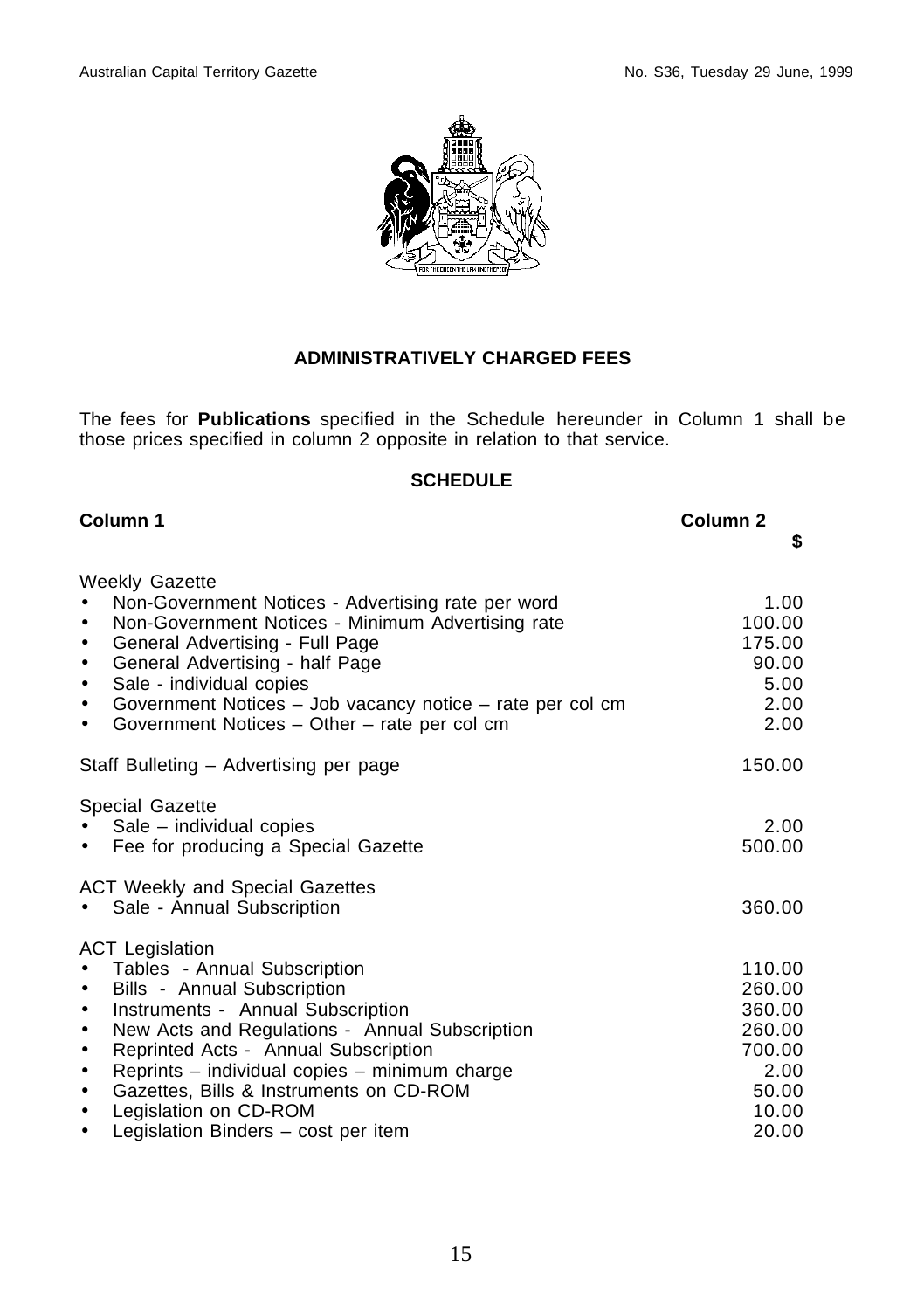# **Publications (cont.)**

| Index of Publications<br>• Annual Subscription                                                                                                                                                                                                                    | 80.00                       |
|-------------------------------------------------------------------------------------------------------------------------------------------------------------------------------------------------------------------------------------------------------------------|-----------------------------|
| Senior Officer's Directory<br>Advertising per page<br>$\bullet$<br>Cost per copy<br>$\bullet$                                                                                                                                                                     | 250.00<br>10.00             |
| <b>ACTPS Payslips</b><br>Non Government general advertising - leaflet insert per pay<br>$\bullet$<br>Non Government general advertising - Message on pay slip<br>$\bullet$<br>per pay<br>Government general advertising – message on payslip per pay<br>$\bullet$ | 3,500.00<br>150.00<br>50.00 |
| Canberra Cycleways Map<br>Cost per copy - Retail<br>$\bullet$<br>• Cost per copy - Wholesale                                                                                                                                                                      | 5.95<br>3.00                |
| Budget Papers - Cost per set                                                                                                                                                                                                                                      | 50.00                       |
| Public Sector Management Standards - cost per set                                                                                                                                                                                                                 | 90.00                       |
| Commercial and Retail Leases Code of Practice – cost per item                                                                                                                                                                                                     | 20.00                       |
| Information Provided on CD ROM - cost per item<br>Gazettes, Bills and Instruments<br>$\bullet$<br>Legislation<br>$\bullet$                                                                                                                                        | 50.00<br>10.00              |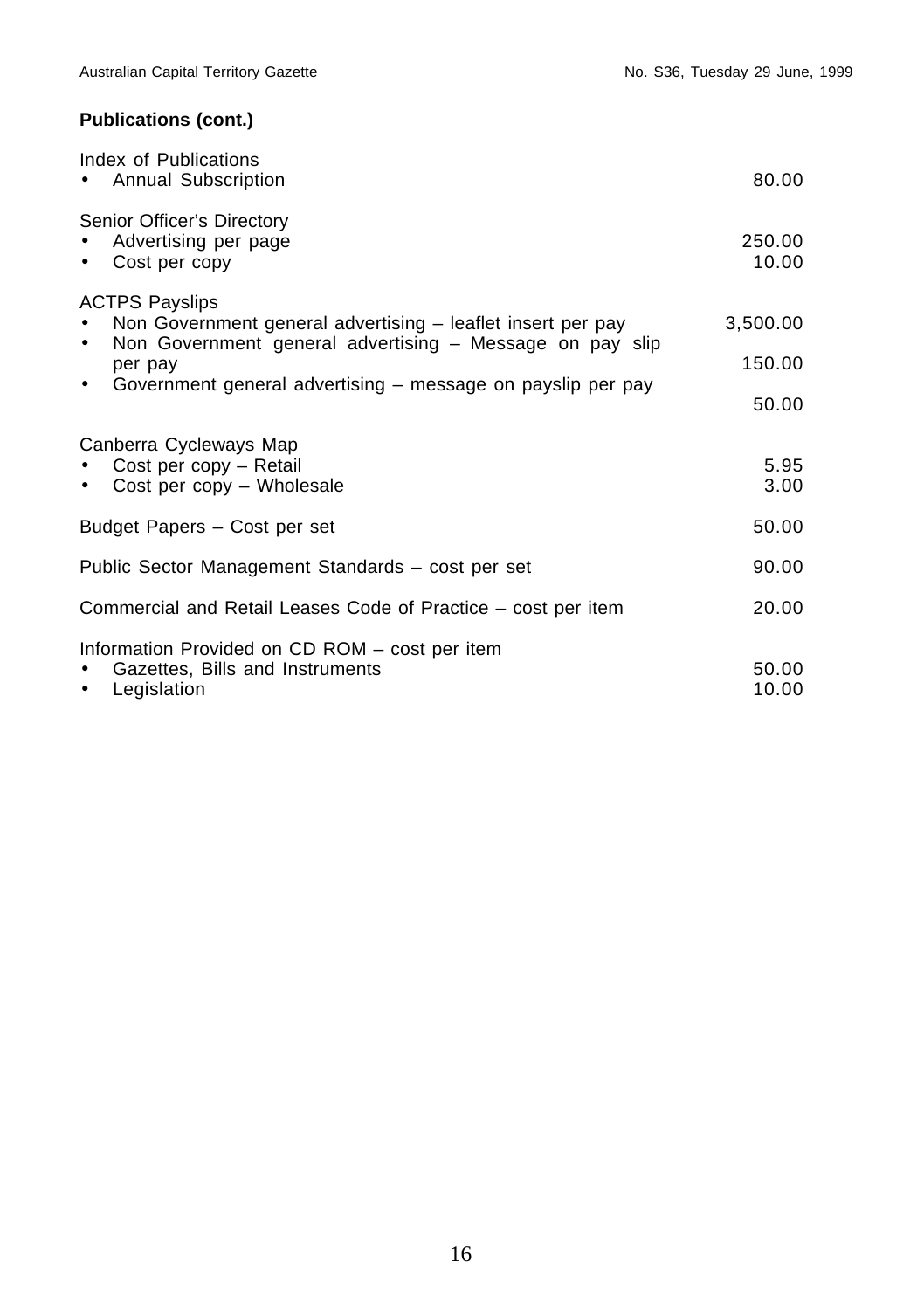

## **EXPLANATORY STATEMENT**

# **ACT LIBRARY**

## **ACT HERITAGE LIBRARY**

## **PUBLICATIONS**

The administrative charges proposed in the following schedule are based upon the recovery of costs of the work performed in accordance with Government policy (Office of Financial Management Memo 1998/57 refers). Most fees have been increased by the consumer price index (CPI) of 2.5% and rounded for administrative convenience.

The fee for the after hours call out for the hire of community rooms has increased by 10% to reflect the recovery of costs for the officer attending the call out. The cost of word processing equipment hire has reduced from \$5.00 to \$3.00 (40%) due to the noninclusion of printing for 1999-2000. The \$5.00 fee included 20 pages of printing whereas printing is now to be paid for at cost based on the number of pages required. The cost of providing the Commercial and Retail Leases Code of Practice (per item) has increased from \$17.50 to \$20.00 (14%) as a result of the cumulative effect of previous CPI increases.

These fees are not levied pursuant to requirements of any legislation and therefore do not require formal determination by the Minister, but are included for information and approval. All charges are advertised in the ACT Government Gazette.

The following schedule compares the 1998-99 fees to those proposed for 1999-2000.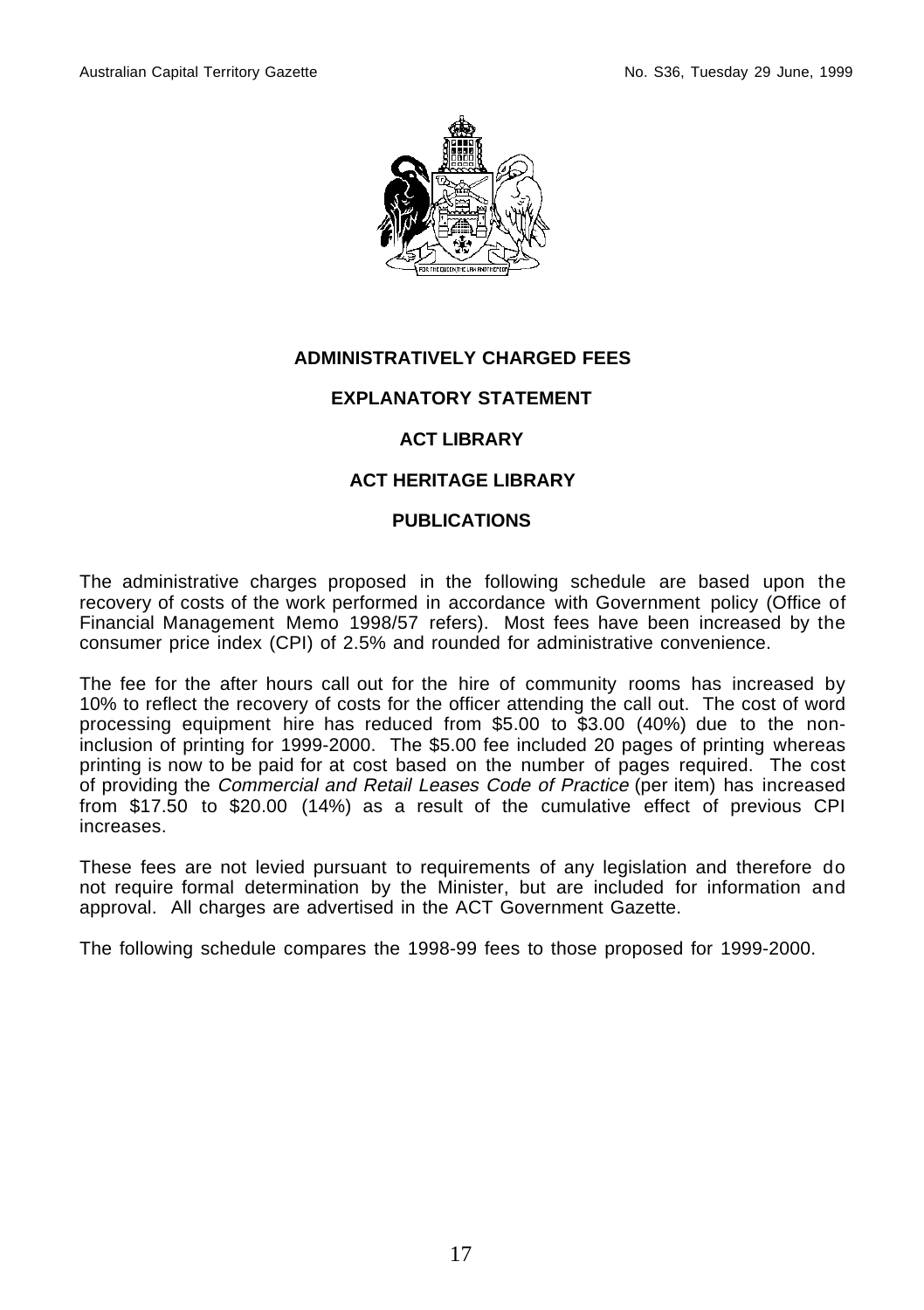|                                                                                                                                                                                                                                       | 1998-99<br>S                         | 1999-2000                            |
|---------------------------------------------------------------------------------------------------------------------------------------------------------------------------------------------------------------------------------------|--------------------------------------|--------------------------------------|
| <b>ACT Library Service</b><br>Replacement of membership card                                                                                                                                                                          | 1.00                                 | 1.00                                 |
| Lost books original purchase price plus \$5.00 processing fee                                                                                                                                                                         | 5.00                                 | 5.00                                 |
| <b>Book Fines</b><br>per day (with a 4 day grace period) excluding seniors,<br>housebound and pensioner members<br>maximum per book<br>$\bullet$                                                                                      | 0.10<br>5.10                         | 0.20<br>5.20                         |
| Photocopy<br>Black and white A4<br>Black and white A3<br>$\bullet$<br>Computer output printing per page<br>$\bullet$                                                                                                                  | 0.20<br>0.40<br>0.10                 | 0.20<br>0.40<br>0.10                 |
| Word Processing - Equipment Use<br>Hourly fee (printing at standard printing cost)                                                                                                                                                    | 5.00                                 | 3.00                                 |
| Inter-library loans<br>Notification fee per inter library loan requested<br>(plus costs imposed by the transferring library)<br>Fee per reservation requested                                                                         | 0.60<br>0.60                         | 0.60<br>0.60                         |
| Document Centre<br>Binding charges<br>Facsimile use (first page sent within Australia)<br>$\bullet$<br>Facsimile use (additional pages sent within Australia per<br>$\bullet$<br>page)<br>Digital Camera hire - per hour<br>$\bullet$ | 3.00<br>3.00<br>1.00<br>5.00<br>1.00 | 3.00<br>3.00<br>1.00<br>5.00<br>1.00 |
| Digital Camera hire - per computer disc<br>$\bullet$<br>Hire of Community Rooms<br>After hours (per hour - if callout required)<br>Clean up penalty<br>$\bullet$<br>Hourly rate - 2 hour minimum booking<br>$\bullet$                 | 25.00<br>51.00                       | 27.50<br>52.00                       |
| :community (under 50 sqm)<br>:commercial (under 50 sqm)<br>:community (over 50 sqm)<br>:commercial (over 50 sqm)                                                                                                                      | 7.00<br>14.00<br>10.00<br>20.00      | 7.00<br>14.00<br>10.00<br>20.00      |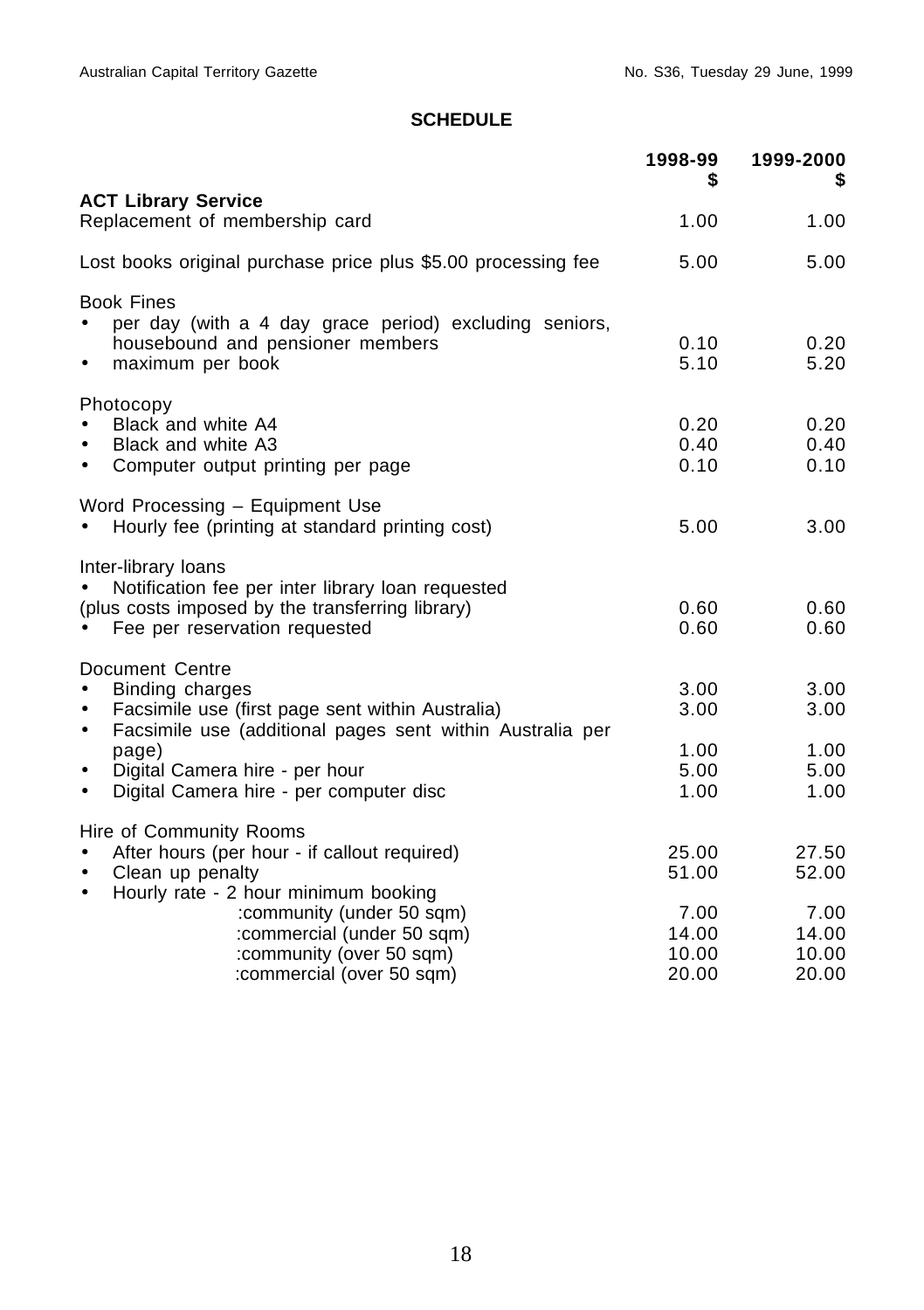|                                                                                                                                                                                                                                   | 1998-99                           | 1999-2000<br>S.                   |
|-----------------------------------------------------------------------------------------------------------------------------------------------------------------------------------------------------------------------------------|-----------------------------------|-----------------------------------|
| <b>ACT Library Service (cont.)</b>                                                                                                                                                                                                |                                   |                                   |
| Internet Training<br>Internet Basics - cost per course (1 hour)<br>Introduction to the Internet - cost per course (2.5 hours)                                                                                                     | 30.00<br>79.00                    | 30.00<br>79.00                    |
| Searching the Internet Effectively - cost per course (2.5)<br>$\bullet$<br>hours)<br>Searching the Internet Effectively - cost per course (4<br>٠<br>hours)                                                                       | 79.00<br>125.00                   | 79.00<br>125.00                   |
| Using Electronic Mail Effectively - cost per course (2.5<br>$\bullet$<br>hours)                                                                                                                                                   | 79.00                             | 79.00                             |
| <b>ACT Heritage Library</b><br>Photocopying                                                                                                                                                                                       |                                   |                                   |
| Cost per A4 black and white photocopy                                                                                                                                                                                             | 0.20                              | 0.20                              |
| <b>Publications</b><br><b>Weekly Gazette</b>                                                                                                                                                                                      |                                   |                                   |
| Non-Government Notices - Advertising rate per word<br>$\bullet$<br>Non-Government Notices - Minimum Advertising rate<br>$\bullet$<br>General Advertising - Full Page<br>$\bullet$<br>General Advertising - half Page<br>$\bullet$ | 1.00<br>100.00<br>175.00<br>90.00 | 1.00<br>100.00<br>175.00<br>90.00 |
| Sale - individual copies<br>Government Notices - Job vacancy notice - rate per col<br>٠<br>cm                                                                                                                                     | 5.00<br>2.00                      | 5.00<br>2.00                      |
| Government Notices - Other - rate per col cm<br>$\bullet$                                                                                                                                                                         | 2.00                              | 2.00                              |
| Staff Bulleting - Advertising per page                                                                                                                                                                                            | 150.00                            | 150.00                            |
| Special Gazette                                                                                                                                                                                                                   |                                   |                                   |
| Sale - individual copies<br>Fee for producing a Special Gazette<br>$\bullet$                                                                                                                                                      | 2.00<br>500.00                    | 2.00<br>500.00                    |
| <b>ACT Weekly and Special Gazettes</b><br>Sale - Annual Subscription                                                                                                                                                              | 360.00                            | 360.00                            |
| <b>ACT Legislation</b><br>Tables - Annual Subscription<br>• Bills - Annual Subscription<br>Instruments - Annual Subscription                                                                                                      | 110.00<br>260.00<br>360.00        | 110.00<br>260.00<br>360.00        |
| New Acts and Regulations - Annual Subscription                                                                                                                                                                                    | 260.00                            | 260.00                            |
| Reprinted Acts - Annual Subscription<br>٠                                                                                                                                                                                         | 700.00                            | 700.00                            |
| Reprints - individual copies - minimum charge<br>٠<br>Gazettes, Bills & Instruments on CD-ROM<br>٠                                                                                                                                | 2.00<br>50.00                     | 2.00<br>50.00                     |
| Legislation on CD-ROM<br>٠                                                                                                                                                                                                        | 10.00                             | 10.00                             |
| Legislation Binders - cost per item<br>٠                                                                                                                                                                                          | 18.00                             | 20.00                             |